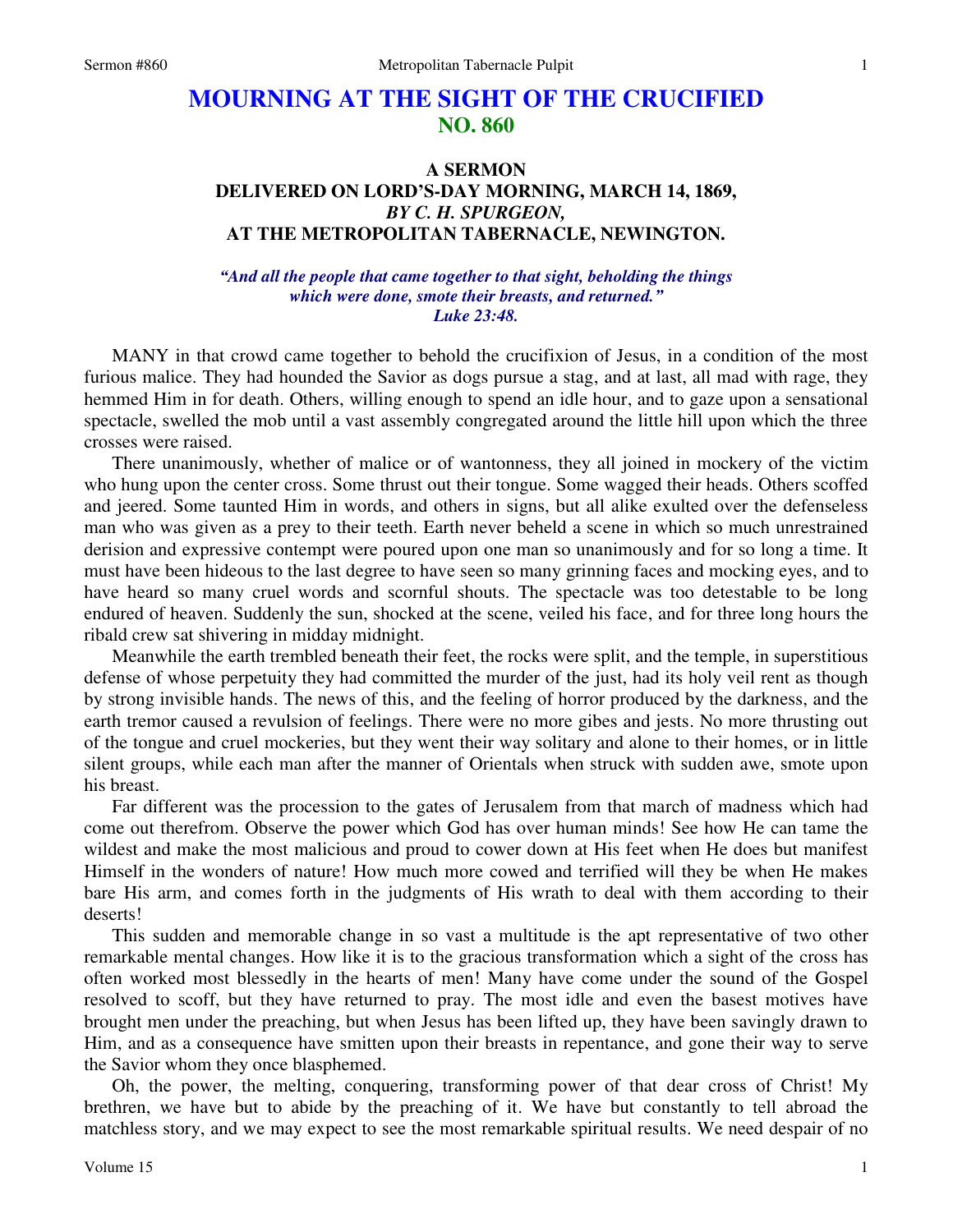man now that Jesus has died for sinners. With such a hammer as the doctrine of the cross, the most flinty heart will be broken. And with such a fire as the sweet love of Christ, the most mighty iceberg will be melted. We need never despair for the heathenish or superstitious races of men. If we can but find occasion to bring the doctrine of Christ crucified into contact with their natures, it will yet change them, and Christ will be their King.

 A second and most awful change is also foretold by the incident in our text, namely, the effect which a sight of Christ enthroned will have upon the proud and obstinate, who in this life rebelled against Him. Here they fearlessly jested concerning Him, and insultingly demanded, "Who is the Lord, that we should obey Him?" Here they boldly united in a conspiracy to break His bands asunder, and cast His cords from them, but when they wake up at the blast of the trump, and see the great white throne, which, like a mirror, shall reflect their conduct upon them, what a change will be in their minds!

 Where now your quibs and your jests? Where now your malicious speeches and your persecuting words? What! Is there not one among you who can play the man, and insult the Man of Nazareth to His face? No, not one! Like cowardly dogs, they slink away! The infidel's bragging tongue is silent! The proud spirit of the atheist is broken—his blustering and his carping are hushed forever! With shrieks of dismay and clamorous cries of terror, they entreat the hills to cover them, and the mountains to conceal them from the face of that very Man whose cross was once the subject of their scorn. O take heed, you sinners, take heed, I pray you, and be you changed this day by grace, lest you be changed by-and-by by terror, for the heart which will not be bent by the love of Christ shall be broken by the terror of His name.

 If Jesus upon the cross do not save you, Christ on the throne shall damn you. If Christ dying be not your life, Christ living shall be your death. If Christ on earth be not your heaven, Christ coming from heaven shall be your hell. O may God's grace work a blessed turning of grace in each of us, that we may not be turned into hell in the dread day of reckoning.

 We shall now draw nearer to the text, and in the first place, *analyze the general mourning around the cross.* Secondly, we shall if God shall help us, *endeavor to join in the sorrowful chorus.* And then, ere we conclude, we shall *remind you that at the foot of the cross our sorrow must be mingled with joy.* 

**I.** First, then, let us ANALYZE THE GENERAL MOURNING which this text describes.

"All the people that came together to that sight, beholding the things which were done, smote their breasts, and returned." They all smote their breasts, but not all from the same cause. They were all afraid, not all from the same reason. The outward manifestations were alike in the whole mass, but the grades of difference in feeling were as many as the minds in which they ruled.

 There were many, no doubt, who were merely moved with a transient emotion. They had seen the death agonies of a remarkable man, and the attendant wonders had persuaded them that He was something more than an ordinary being, and therefore, they were afraid. With a kind of indefinite fear, grounded upon no very intelligent reasoning, they were alarmed because God was angry and had closed the eye of day upon them, and made the rocks to rend. And burdened with this indistinct fear, they went their way trembling and humbled to their homes, but perhaps ere the next morning light had dawned, they had forgotten it all, and the next day found them greedy for another bloody spectacle, and ready to nail another Christ to the cross, if there had been such another to be found in the land.

 Their beating of the breast was not a breaking of the heart. It was an April shower, a dewdrop of the morning, a hoar-frost that dissolved when the sun had risen. Like a shadow the emotion crossed their minds, and like a shadow it left no trace behind. How often, in the preaching of the cross, has this been the only result in tens of thousands! In this house, where so many souls have been converted, many more have shed tears which have been wiped away, and the reason of their tears has been forgotten. A handkerchief has dried up their emotions.

 Alas! Alas! Alas! that while it may be difficult to move men with the story of the cross to weeping, it is even more difficult to make those emotions permanent. "I have seen something wonderful, this morning," said one who had listened to a faithful and earnest preacher, "I have seen a whole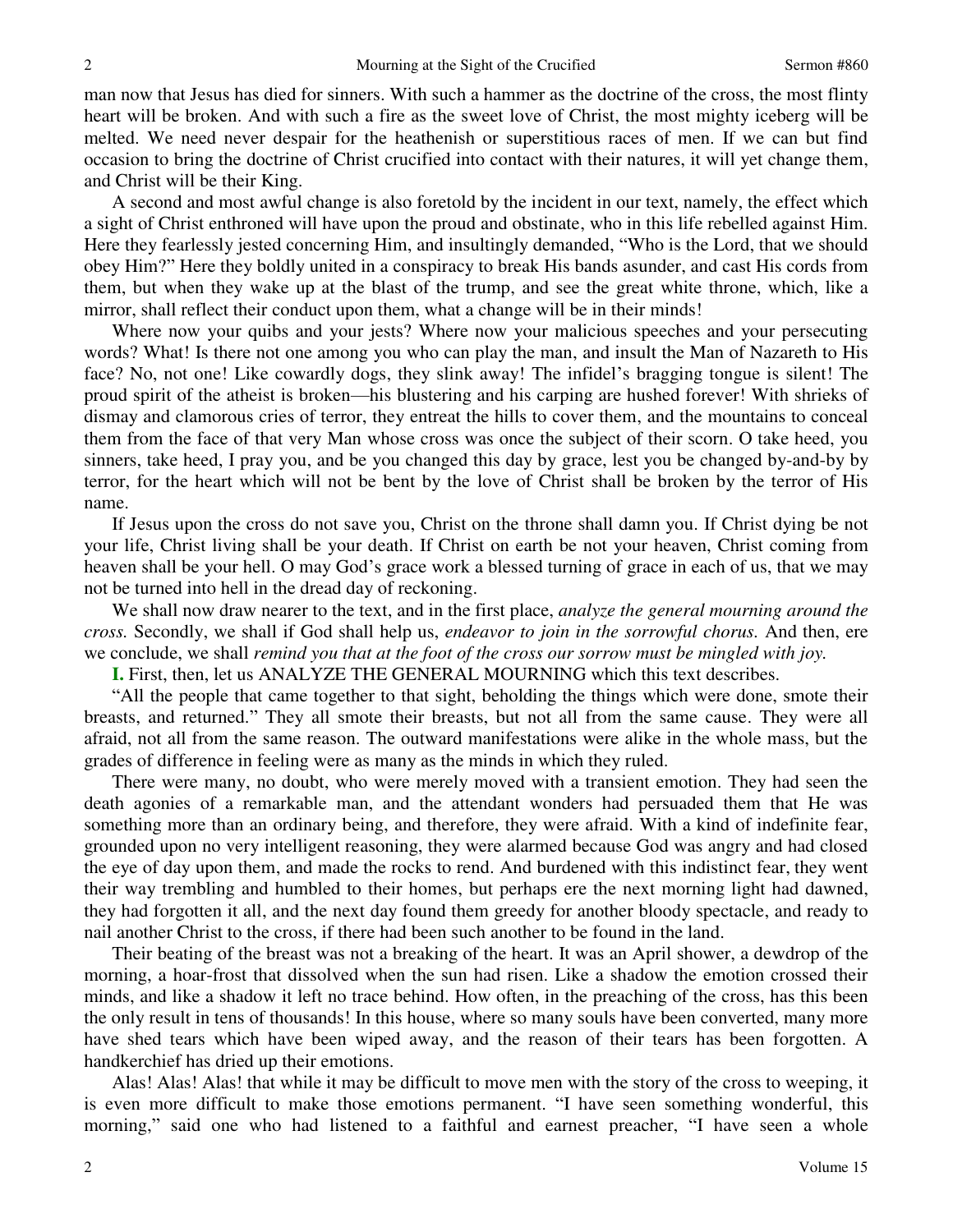congregation in tears." "Alas!" said the preacher, "there is something more wonderful still, for the most of them will go their way to forget that they ever shed a tear."

 Ah, my hearers, shall it be always so—always so? Then, O you impenitent, there shall come to your eyes a tear which shall drip forever—a scalding drop which no mercy shall ever wipe away—a thirst that shall never be abated. There shall come to you a worm that shall never die, and a fire that never shall be quenched. By the love you bear your souls, I pray you escape from the wrath to come!

 Others amongst that great crowd exhibited emotion based upon more thoughtful reflection. They saw that they had shared in the murder of an innocent person. "Alas!" said they, "we see through it all now. That man was no offender. In all that we have ever heard or seen of Him, He did good and only good. He always healed the sick, fed the hungry, and raised the dead. There is not a word of all His teaching that is really contrary to the law of God. He was a pure and holy man. We have all been duped. Those priests have egged us on to put to death one whom it were a thousand mercies if we could restore to life again at once. Our race has killed its benefactor."

"Yes," says one, "I thrust out my tongue. I found it almost impossible to restrain myself when everybody else was laughing and mocking at His tortures, but I am afraid I have mocked at the innocent, and I tremble lest the darkness which God has sent was His reprobation of my wickedness in oppressing the innocent." Such feelings would abide, but I can suppose that they might not bring men to sincere repentance, for while they might feel sorry that they had oppressed the Innocent, yet perceiving nothing more in Jesus than mere mal-treated virtue, and suffering manhood, the natural emotion might soon pass away, and the moral and spiritual result be of no great value.

 How frequently have we seen in our hearers that same description of emotion! They have regretted that Christ should be put to death, they have felt like that old king of France who said, "I wish I had been there with ten thousand of my soldiers—I would have cut their throats sooner than they should have touched Him." But those very feelings have been evidence that they did not feel their share in the guilt as they ought to have done, and that to them the cross of Jesus was no more a saving spectacle than the death of a common martyr. Dear hearers, beware of making the cross to be a commonplace thing with you. Look beyond the sufferings of the innocent manhood of Jesus, and see upon the cross the atoning sacrifice of Christ, or else you look to the cross in vain.

 No doubt there were a few in the crowd who smote upon their breasts because they felt, "We have put to death a prophet of God. As of old our nation slew Isaiah, and put to death others of the Master's servants, so today they have nailed to the cross one of the last of the prophets, and His blood will be upon us, and upon our children." Perhaps some of them said, "This man claimed to be Messiah, and the miracles which attended His death prove that He was so. His life betokens it, and His death declares it. What will become of our nation if we have slain the Prince of Peace! How will God visit us if we have put His prophet to death!"

 Such mourning was in advance of other forms. It showed a deeper thought, and a clearer knowledge, and it may have been an admirable preparation for the later hearing of the Gospel—but it would not of itself suffice as evidence of grace. I shall be glad if my hearers in this house today are persuaded by the character of Christ that He must have been a prophet sent of God, and that He was the Messiah promised of old. And I shall be gratified if they, therefore, lament the shameful cruelties which He received from our apostate race.

 Such emotions of compunction and pity are most commendable, and under God's blessing they may prove to be the furrows of your heart in which the Gospel may take root. He who thus was cruelly put to death was God over all blessed forever, the world's Redeemer, and the Savior of such as put their trust in Him. May you accept Him today as your deliverer, and so be saved, for if not, the most virtuous regrets concerning His death, however much they may indicate your enlightenment, will not manifest your true conversion.

 In the motley company who all went home striking their breasts, let us hope that there were some who said, "Certainly this was the Son of God," and mourned to think He should have suffered for their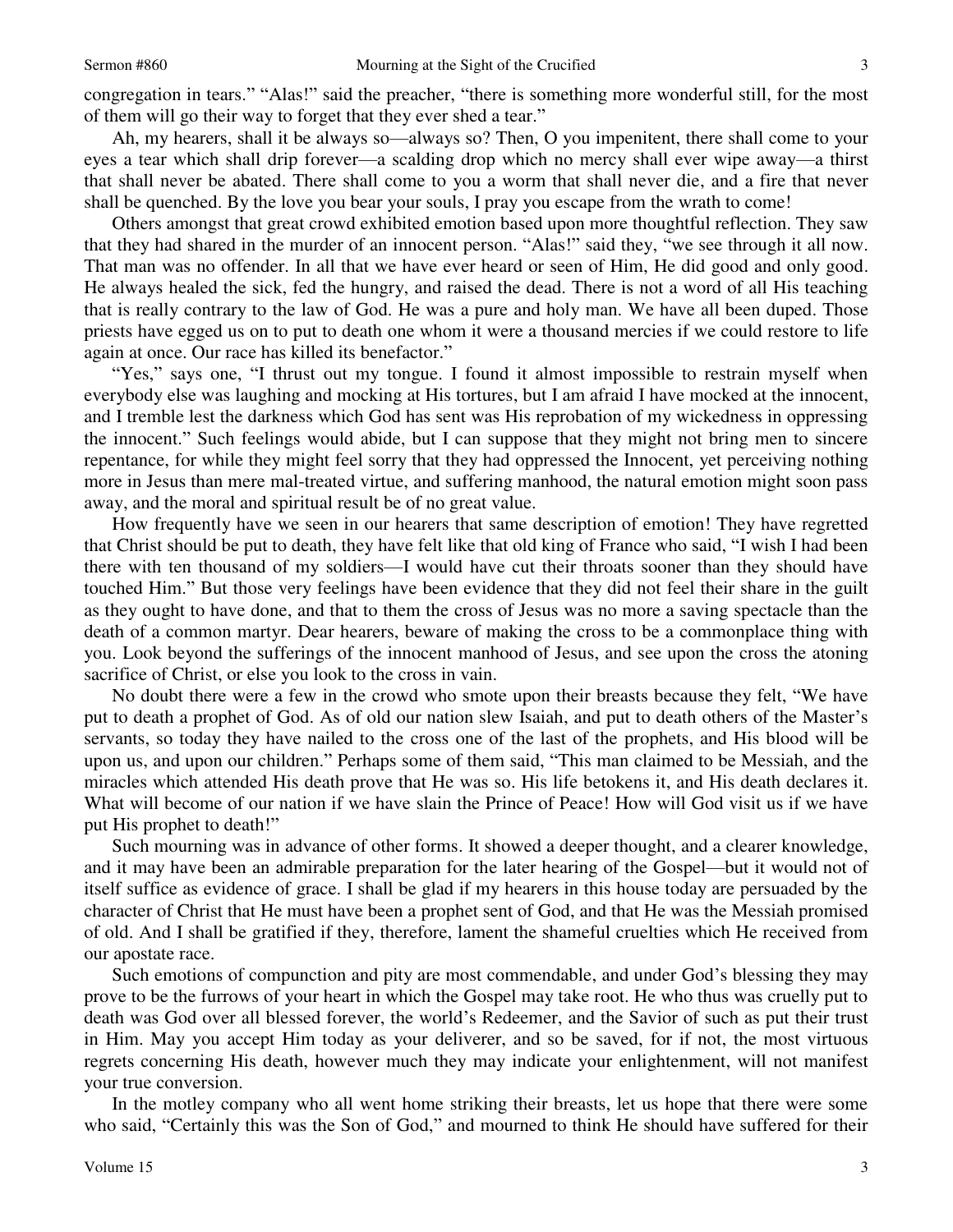transgressions, and been put to grief for their iniquities. Those who came to that point were saved. Blessed were the eyes that looked upon the slaughtered Lamb in such a way as that, and happy were the hearts that there and then were broken because He was bruised and put to grief for their sakes.

 Beloved, aspire to this. May God's grace bring you to see in Jesus Christ no other than God made flesh, hanging upon the cross in agony, to die, the just for the unjust, that we may be saved. O come and repose your trust in Him, and then smite upon your breasts at the thought that such a victim should have been necessary for your redemption. Then may you cease to smite your breasts, and begin to clap your hands for very joy—for they who thus bewail a Savior may rejoice in Him, for He is theirs and they are His.

**II.** We shall now ask you To JOIN IN THE LAMENTATION, each man according to his sincerity of heart, beholding the cross, and smiting upon his breast.

 We will by faith put ourselves at the foot of the little knoll of Calvary. There we see in the center, between two thieves, the Son of God made flesh, nailed by His hands and feet, and dying in an anguish which words cannot portray. Look well, I pray you. Look steadfastly and devoutly, gazing through your tears. 'Tis He who was worshipped of angels, who is now dying for the sons of men. Sit down and watch the death of death's destroyer.

 I shall ask you first to smite your breasts, as you remember that *you see in Him your own sins*. How great He is! That thorn-crowned head was once crowned with all the royalties of heaven and earth. He who dies there is no common man. King of kings, and Lord of lords is He who hangs on yonder cross. Then see the greatness of your sins which required so vast a sacrifice. They must be infinite sins to require an infinite person to lay down His life in order to their removal. You can never compass or comprehend the greatness of your Lord in His essential character and dignity, neither shall you ever be able to understand the blackness and heinousness of the sin which demanded His life as an atonement.

Brethren, smite your breast and say, "God be merciful to me, the greatest of sinners, for I am such." Look well into the face of Jesus, and see how vile they have made Him! They have stained those cheeks with spittle, they have lashed those shoulders with a felon's scourge. They have put Him to the death which was only awarded to the meanest Roman slave. They have hung Him up between heaven and earth, as though He were fit for neither. They have stripped Him naked, and left not a rag to cover Him!

 See here, then, O believer, the shame of your sins. What a shameful thing your sins must have been. What a disgraceful and abominable thing, if Christ must be made such a shame for you! O be ashamed of yourself, to think your Lord should thus be scorned, and made nothing of for you! See how they aggravate His sorrows! It was not enough to crucify Him—they must insult Him. Nor that enough, they must mock His prayers, and turn His dying cries into themes for jest, while they offer Him vinegar to drink.

 See, beloved, how aggravated were your sins and mine! Come, my brother, let us both smite upon our breasts and say, "Oh, how our sins have piled up their guiltiness! It was not merely that we broke the law, but we sinned against light and knowledge, against rebukes and warnings. As His griefs are aggravated, even so are our sins!" Look still into His dear face, and see the lines of anguish which indicate the deeper inward sorrow which far transcends mere bodily pain and smart. God, His Father, has forsaken Him. God has made Him a curse for us*.*

 Then what must the curse of God have been against us? What must our sins have deserved? If when sin was only imputed to Christ, and laid upon Him for a while, His father turned His head away and made His Son cry out, "Lama Sabacthani!" Oh, what an accursed thing our sin must be, and what a curse would have come upon us. What thunderbolts, what coals of fire, what indignation and wrath from the Most High must have been our portion had not Jesus interposed. If JEHOVAH did not spare His Son, how little would He have spared guilty, worthless men if He had dealt with us after our sins, and rewarded us according to our iniquities!

 As we still sit down, and look at Jesus, we remember that His death was voluntary—He need not have died unless He had so willed. Here then is another striking feature of our sin, for our sin was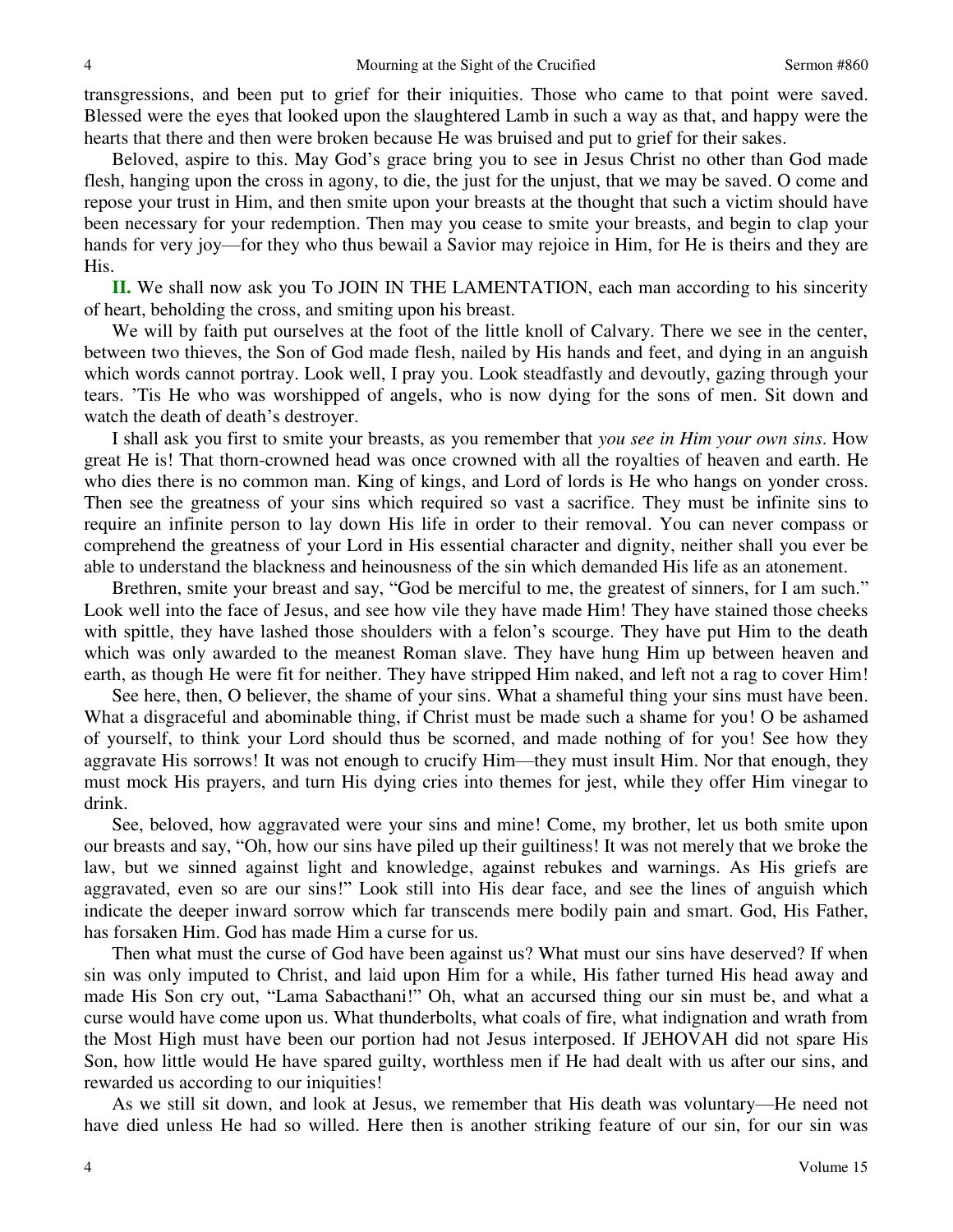5

voluntary too. We did not sin as of compulsion, but we deliberately chose the evil way. O sinner, let both of us sit down together and tell the Lord that we have no justification, or extenuation, or excuse to offer—we have sinned willfully against light and knowledge, against love and mercy. Let us strike upon our breasts, as we see Jesus willingly suffer, and confess that we have willingly offended against the just and righteous laws of a most good and gracious God.

 I could fain keep you looking into those five wounds, and studying that marred face, and counting every purple drop that flowed from His hands, and feet, and side, but time would fail us. Only that one wound—let it abide with you—strike your breast because you see in Christ your sin.

 Looking again—changing as it were our standpoint, but still keeping our eye upon that same dear crucified One, let us see there *the neglected and despised remedy for our sin.* If sin itself, in its first condition as rebellion, brings no tears to our eyes, it certainly ought in its second manifestation as ingratitude. The sin of rebellion is vile, but the sin of slighting the Savior is viler still. He that hangs on the tree, in groans and griefs unutterable, is He whom some of you have never thought of, whom you do not love, to whom you never pray, in whom you place no confidence, and whom you never serve. I will not accuse you. I will ask those dear wounds to do it, sweetly and tenderly. I will rather accuse myself, for alas! alas! there was a time when I heard of Him as with a deaf ear. There was a time when I was told of Him, and understood the love He bore to sinners, and yet my heart was like a stone within me, and would not be moved. I stopped my ear, and would not be charmed, even with such a masterfascination as the unselfish love of Jesus.

 I think if I had been spared to live the life of an ungodly man for thirty, forty, or fifty years, and had been converted at last, I would never have been able to blame myself sufficiently for rejecting Jesus during all those years. Why even those of us who were converted in our youth, and almost in our childhood, cannot help blaming ourselves to think that so dear a friend, who had done so much for us, was so long slighted by us. Who could have done more for us than He, since He gave Himself for our sins?

 Ah, how did we wrong Him while we withheld our hearts from Him! O sinners, how can you keep the doors of your hearts shut against the Friend of sinners? How can we close the door against Him who cries, "My head is wet with dew, and my locks with the drops of the night: open to me, my beloved, open to me"? I am persuaded there are some here who are His elect—you were chosen by Him from before the foundation of the world, and you shall be with Him in heaven one day to sing His praises, and yet at this moment, though you hear His name, you do not love Him, and though you are told of what He did, you do not trust Him.

 What! Shall that iron bar always fast close the gate of your heart? Shall that door be always bolted? O Spirit of the living God, win an entrance for the blessed Christ this morning! If anything can do it, surely it must be a sight of the crucified Christ—that matchless spectacle shall make a heart of stone relent and melt, by Jesus' love subdued. O may the Holy Ghost work this gracious melting, and He shall have all the honor.

 Still keeping you at the foot of the cross, dear friends, every believer here may well smite upon his breast this morning as he thinks of *who it was that smarted so upon the cross.* Who was it? It was He who loved us before the world was made. It was He who is this day the Bridegroom of our souls, our Best-beloved. He who has taken us into the banqueting house, and waved His banner of love over us. He who has made us one with Himself, and has vowed to present us to His Father without spot. It is He, our Husband, our Ishi, who has called us His Hephzibah because His soul delights in us. It is He who suffered thus for us.

 Suffering does not always excite the same degree of pity. You must know something of the individual before the innermost depths of the soul are stirred. And so it happens to us that the higher the character, and the more able we are to appreciate it, the closer the relation, and the more fondly we reciprocate the love, the more deeply does suffering strike the soul. You are coming to His table some of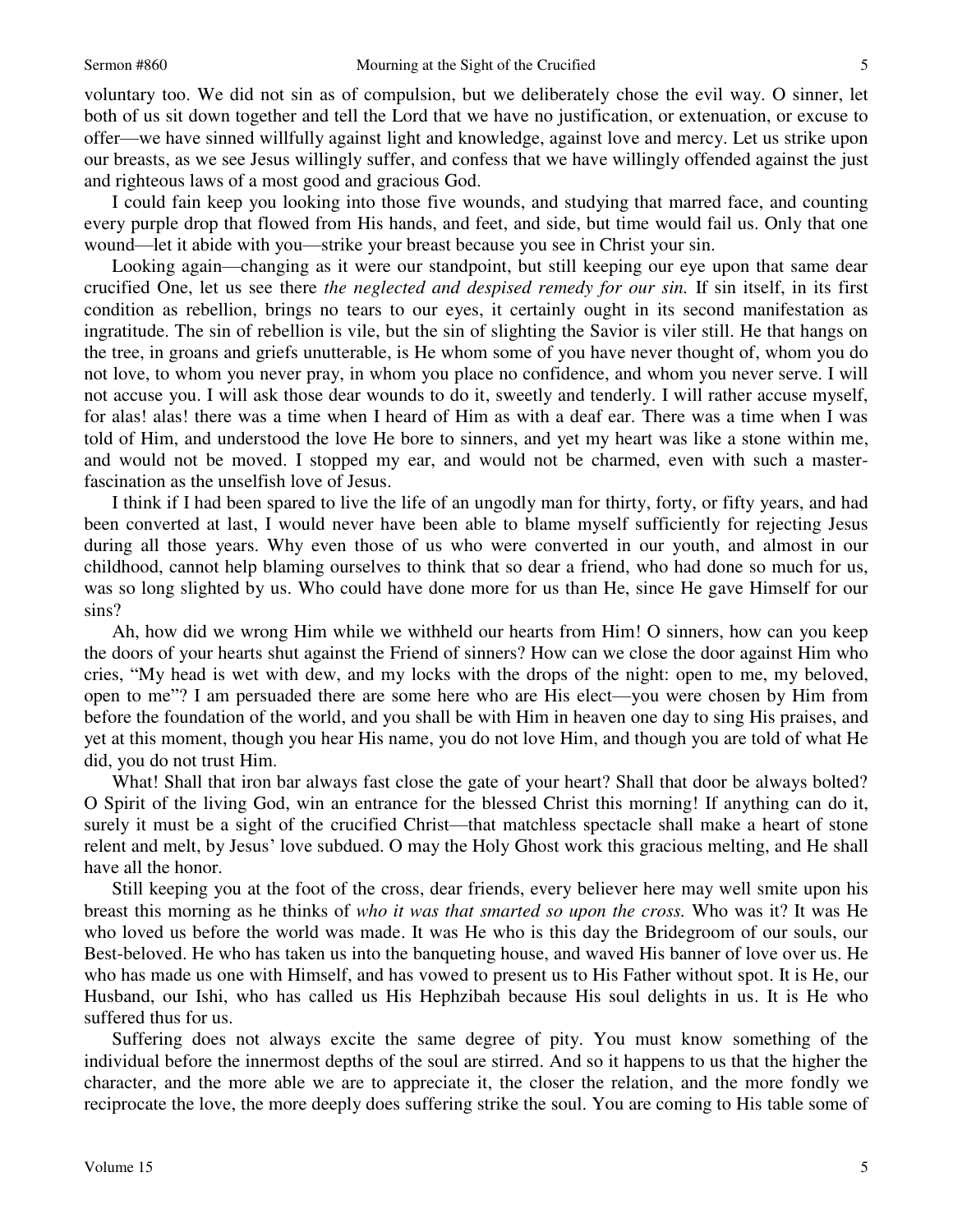you today, and you will partake of bread—I pray you remember that it represents the quivering flesh that was filled with pain on Calvary.

 You will sip of that cup—then be sure to remember that it betokens to you the blood of One who loves you better than you could be loved by mother, or by husband, or by wife, or by friend. O sit down and smite your breasts that *He* should grieve. That heaven's Sun should be eclipsed. That heaven's Lily should be spotted with blood, and heaven's Rose should be whitened with a deadly pallor. Lament that perfection should be accused, innocence struck, and love murdered, and that Christ, the happy and the holy, the ever blessed, who had been for ages the Delight of angels, should now become the sorrowful, the acquaintance of grief, the bleeding and the dying. Smite upon your breasts, believers, and go your way!

 Beloved in the Lord, if such grief as this should be kindled in you, it will be well to pursue the subject, and to reflect upon how unbelieving and how cruel we have been to Jesus since the day that we have known Him. What, does He bleed for me, and have I doubted Him? Is He the Son of God, and have I suspected His fidelity? Have I stood at the cross foot unmoved? Have I spoken of my dying Lord in a cold, indifferent spirit? Have I ever preached Christ crucified with a dry eye and a heart unmoved?

 Do I bow my knee in private prayer, and are my thoughts wandering when they ought to be bound hand and foot to His dear bleeding self? Am I accustomed to turn over the pages of the Evangelists which record my Master's wondrous sacrifice, and have I never stained those pages with my tears? Have I never paused spellbound over the sacred sentence which recorded this miracle of miracles, this marvel of marvels? Oh, shame upon you, hard heart! Well may I smite you. May God smite you with the hammer of His Spirit, and break you to shivers. O you stony heart, you granite soul, you flinty spirit well may I strike the breast which harbors you, to think that I should be so doltish in the presence of love so amazing, so divine.

 Beloved, you may smite upon your breasts as you look at the cross, and mourn that you should have done so little for your Lord. I think if anybody could have sketched my future life in the day of my conversion, and have said, "You will be dull and cold in spiritual things! and you will exhibit but little earnestness, and little gratitude!" I should have said, like Hazael, "Is your servant a dog, that he should do this great thing?"

 I suppose I read your hearts when I say that the most of you are disappointed with your own conduct as compared with your too-flattering prophecies of yourselves! What! Am I really pardoned? Am I in very deed washed in that warm stream which gushed from the riven side of Jesus, and yet am I not wholly consecrated to Christ? What! In my body do I bear the marks of the Lord Jesus, and can I live almost without a thought of Him? Am I plucked like a brand from the burning, and have I small care to win others from the wrath to come? Has Jesus stooped to win me*,* and do I not labor to win others for Him? Was He all in earnest about me, and am I only half in earnest about Him? Dare I waste a minute, dare I trifle away an hour? Have I an evening to spend in vain gossip and idle frivolities?

 O my Heart, well may I smite you, that at the sight of the death of the dear lover of my soul, I should not be fired by the highest zeal, and impelled by the most ardent love to a perfect consecration of every power of my nature, every affection of my spirit, every faculty of my whole man. This mournful strain might be pursued to far greater lengths. We might follow up our confessions, still smiting, still accusing, still regretting, still bewailing. We might continue upon the bass notes evermore, and yet might we not express sufficient contrition for the shameful manner in which we have treated our blessed Friend. We might say with one of our hymn writers—

> *"Lord, let me weep for nought but sin, And after none but Thee. And then I would—O that I might— A constant weeper be!"*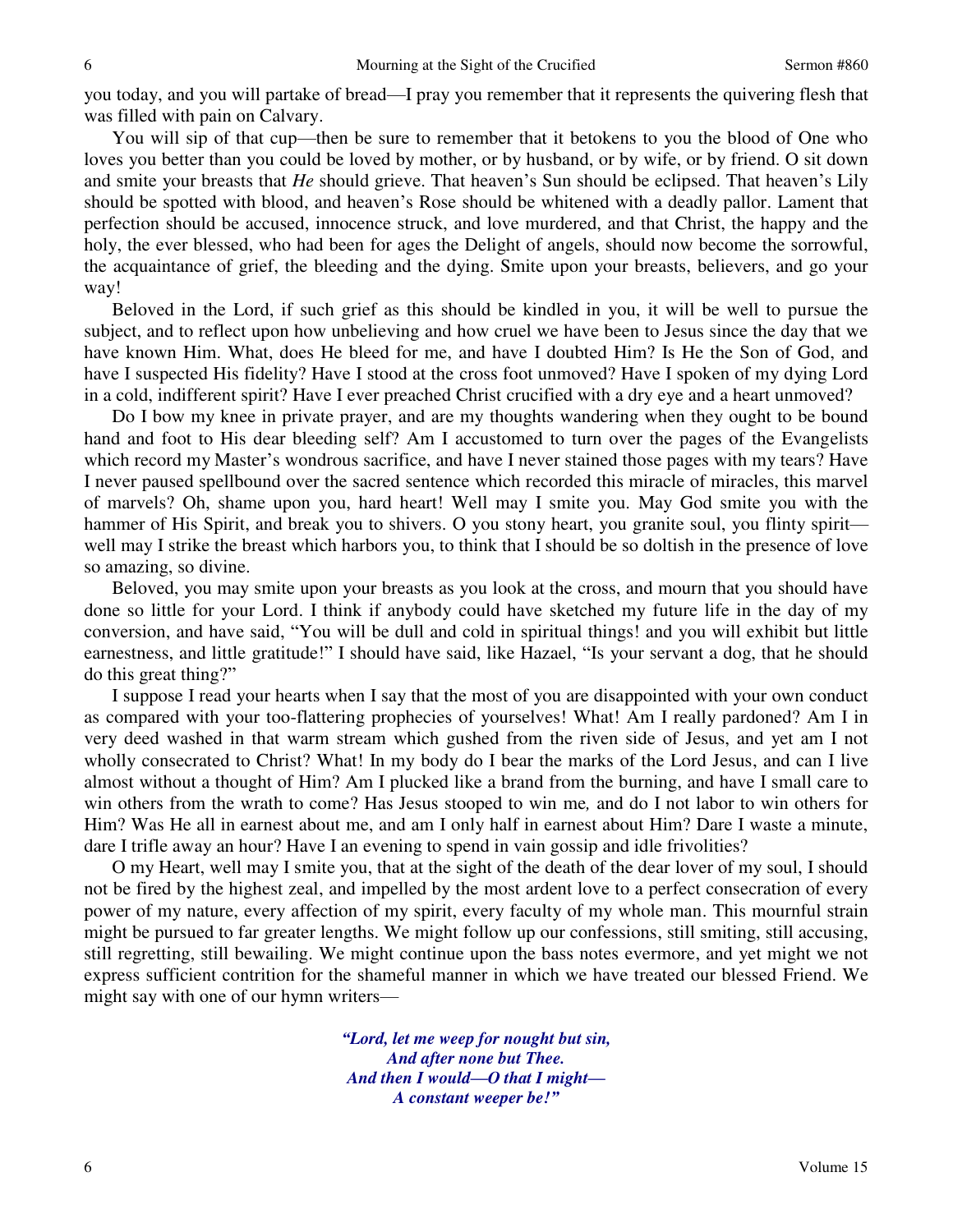One might desire to become a Niobe, and realize the desire of Jeremy, "O that my head were waters." Even the holy extravagance of George Herbert does not surprise us, for we would even sing with him the song of GRIEF—

> *"Oh, who will give me tears? Come, all you springs, Dwell in my head and eyes; come, clouds and rain! My grief has need of all the watery things That nature has produc'd. Let ev'ry vein Suck up a river to supply mine eyes, My weary weeping eyes; too dry for me, Unless they get new conduits, new supplies, To bear them out, and with my state agree. What are two shallow fords, two little spouts Of a lesser world? The greater is but small. A narrow cupboard for my griefs and doubts, Which want provision in the midst of all. Verses, you are too fine a thing, too wise, For my rough sorrows. Cease! Be dumb and mute. Give up your feet and running to my eyes, And keep your measures for some lover's lute, Whose grief allows him music and a rhyme, For mine excludes both measure, tune, and time, —Alas, my God!"*

**III.** Having, perhaps, said enough on this point—enough if God blesses it, too much if without His blessing, let me invite you, in the third place, to remember that AT CALVARY, DOLOROUS NOTES ARE NOT THE ONLY SUITABLE MUSIC.

 We admired our poet when, in the hymn which we have just sung, he appears to question with himself which would be the most fitting tune for Golgotha.

> *"'It is finished;' shall we raise Songs of sorrow or of praise? Mourn to see the Savior die, Or proclaim His victory?*

*If of Calvary we tell, How can songs of triumph swell? If of man redeemed from woe, How shall notes of mourning flow?"*

He shows that since our sin pierced the side of Jesus, there is cause for unlimited lamentation, but since the blood which flowed from the wound has cleansed our sin, there is ground for unbounded thanksgiving. And therefore the poet, after having balanced the matter in a few verses, concludes with—

> *"'It is finished,' let us raise Songs of thankfulness and praise."*

After all, you and I are not in the same condition as the multitude who had surrounded Calvary. For at that time our Lord was still dead, but now He is risen indeed. There were yet three days from that Thursday evening (for there is much reason to believe that our Lord was not crucified on Friday), in which Jesus must dwell in the regions of the dead. Our Lord, therefore, so far as human eyes could see Him, was a proper object of pity and mourning, and not of thanksgiving.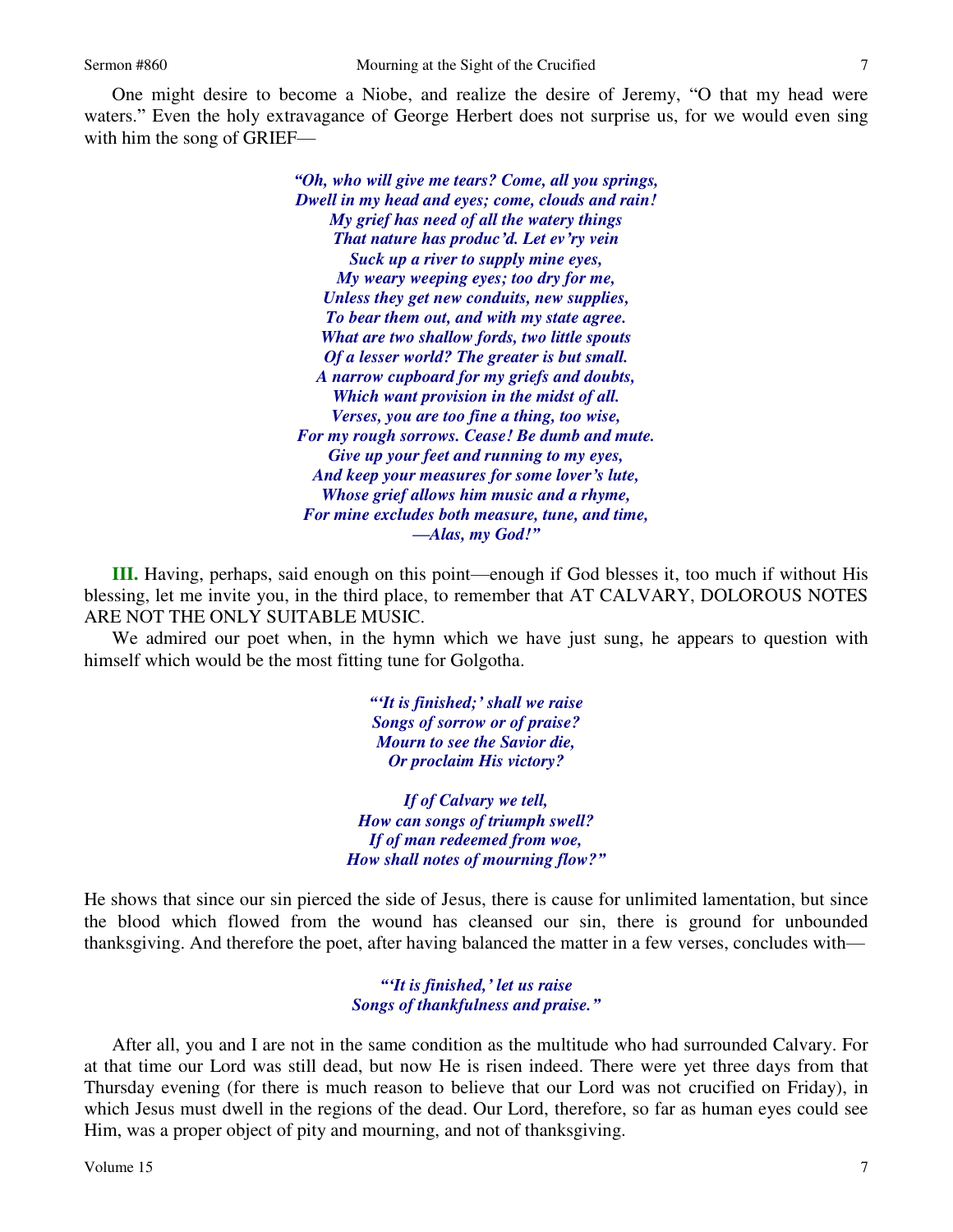But now, beloved, He ever lives and gloriously reigns. No charnel house confines that blessed body. He saw no corruption, for the moment when the third day dawned, He could no longer be held with the bonds of death, but He manifested Himself alive unto His disciples. He tarried in this world for forty days. Some of His time was spent with those who knew Him in the flesh. Perhaps a larger part of it was passed with those saints who came out of their graves after His resurrection, but certain it is that He is gone up, as the first-fruit from the dead. He is gone up to the right hand of God, even the Father. Do not bewail those wounds. They are lustrous with supernal splendor. Do not lament His death. He lives no more to die. Do not mourn that shame and spitting—

### *"The head that once was crowned with thorns, Is crowned with glory now."*

 Look up and thank God that death has no more dominion over Him. He ever lives to make intercession for us, and He shall shortly come with angelic bands surrounding Him to judge the quick and the dead. The argument for joy overshadows the reason for sorrow. Like as a woman when the manchild is born remembers no more her anguish, for joy that a man is born into the world, so, in the thought of the risen Savior, who has taken possession of His crown, we will forget the lamentation of the cross, and the sorrows of the broken heart of Calvary.

 Moreover, hear the shrill voice of the high sounding cymbals, and let your hearts rejoice within you, for in His death our Redeemer conquered all the hosts of hell. They came against Him furiously, yea, they came against Him to eat up His flesh, but they stumbled and fell. They compassed Him about, yea, they compassed Him about like bees, but in the name of the Lord did the Champion destroy them. Against the whole multitude of sins, and all the battalions of the pit, the Savior stood, a solitary soldier fighting against innumerable bands, but He has slain them all. "Bruised is the dragon's head." Jesus has led captivity captive. He conquered when He fell. And let the notes of victory drown forever the cries of sorrow.

 Moreover, brethren, let it be remembered that men have been saved. Let there stream before your gladdened eyes this morning the innumerable company of the elect. Robed in white they come in long procession. They come from distant lands, from every clime. Once scarlet with sin, and black with iniquity, they are all white and pure, and without spot before the throne forever. Beyond temptation, beatified and made like Jesus. And how? It was all through Calvary. There was their sin put away. There was their everlasting righteousness brought in and consummated. Let the hosts that are before the throne, as they wave their palms, and touch their golden harps, excite you to a joy like their own, and let that celestial music hush the gentler voices which mournfully exclaim—

> *"Alas! and did my Savior bleed? And did my Sovereign die? Would He devote that sacred head For such a worm as I?"*

Nor is that all. You yourself are saved. O brother, this will always be one of your greatest joys. That others are converted through your instrumentality is occasion for much thanksgiving, but your Savior's advice to you is, "Notwithstanding in this rejoice not, that the spirits are subject unto you; but rather rejoice, because your names are written in heaven." You, a spirit meet to be cast away. You whose portion must have been with devils. *You* are this day forgiven, adopted, saved, on the road to heaven. Oh! while you think that you are saved from hell, that you are lifted up to glory, you cannot but rejoice that your sin is put away from you through the death of Jesus Christ, your Lord.

 Lastly, there is one thing for which we ought always to remember Christ's death with joy, and that is that although the crucifixion of Jesus was intended to be a blow at the honor and glory of our God though in the death of Christ the world did, as far as it was able, put God Himself to death, and so earn